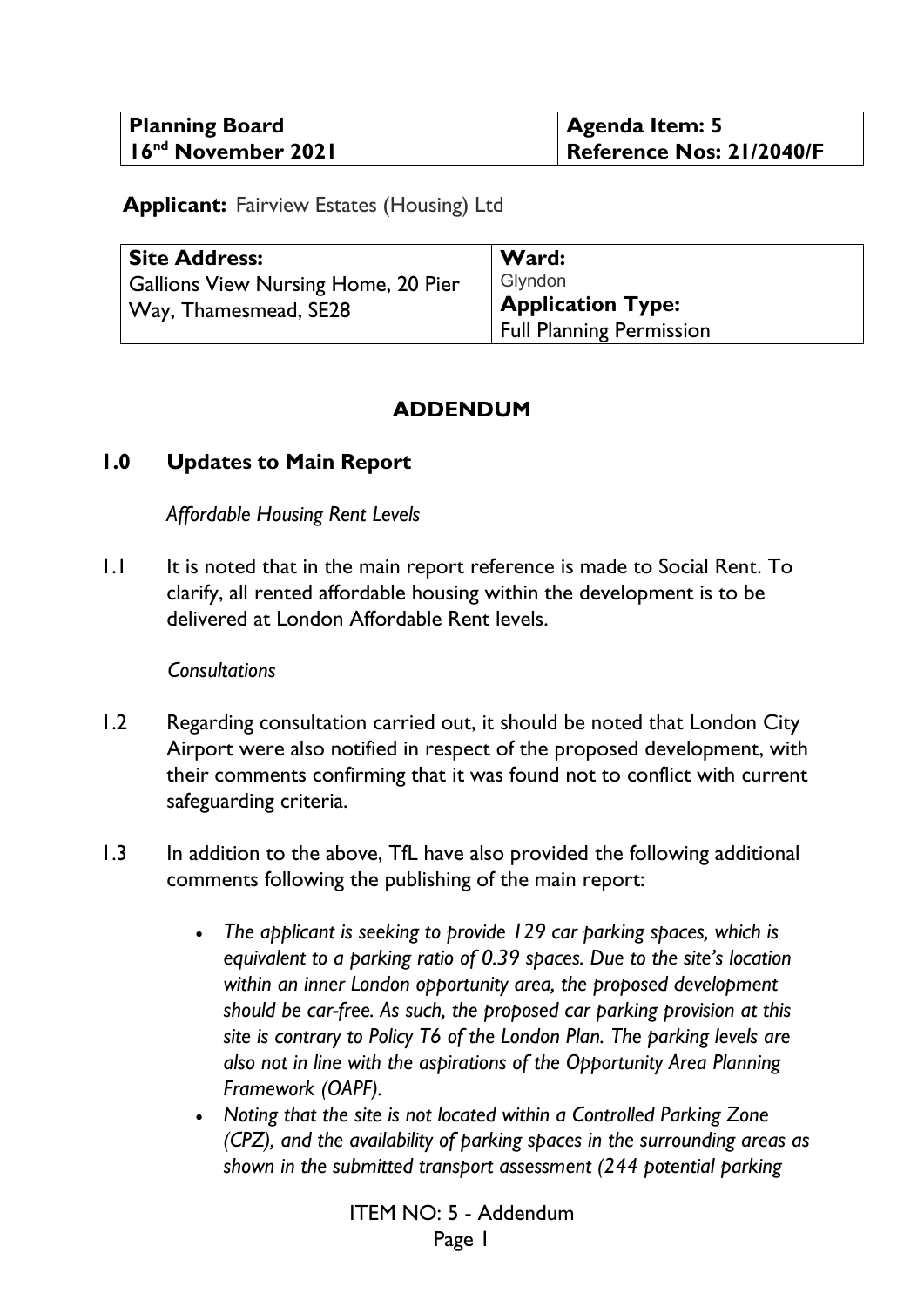*spaces), it is considered that the parking ratio at this site is likely to be higher than that presented by the applicant. Therefore, at best, the parking ratio of this site will be 0.62 (129 spaces on site plus 76 in surrounding area) or at worst 1.12 (129 spaces on site and 244 in surrounding area). This is contrary to Policy T6 of the London Plan.* 

- *The principle of agreeing car parking at this site sets an unwanted precedent, providing other developments with the opportunity to come forward with car parking. This will undermine the case of strategic transport improvements in this area.*
- *The provision of parking spaces and the ability for residents of this site to park in the surrounding area will not support achieving a strategic modal shift, which for inner London Boroughs is for 90 per cent of journeys to be made by walking, cycling and public transport by 2041. This is contrary to Policy T1 of the London Plan, which states that development proposals should facilitate the delivery of the Mayor's strategic mode shift target.*
- *The amount of car parking in this location will continue to facilitate a car-dominated landscape both within this site. Also, the lack of parking controls will likely mean that residents from this site will overspill into the surrounding area, also increase car-dominance. This is contrary to Policy T2 of the London Plan which states that developments should seek to reduce the dominance of vehicles on London's streets whether stationary or moving.*
- *Enabling parking provision at this site will not support addressing the congestion issues within this area. Congestion causes delays to buses, which will not be to the benefit of Greenwich residents. Furthermore, this will not assist in addressing air quality within this area, an aspiration that has been identified within the Thamesmead and Abbey Wood OAPF*.

*To conclude, for the reasons outlined above TfL objects to the level of parking provision proposed at this site. A reduction in car parking is required to address the areas of non-compliance highlighted above. Furthermore, the car parking provision is not only in non-compliance with London Plan policy but is not in keeping with the principles of the Thamesmead and Abbey Wood OAPF, which was developed by the GLA, TfL, Royal Borough of Greenwich and London Borough of Bexley.*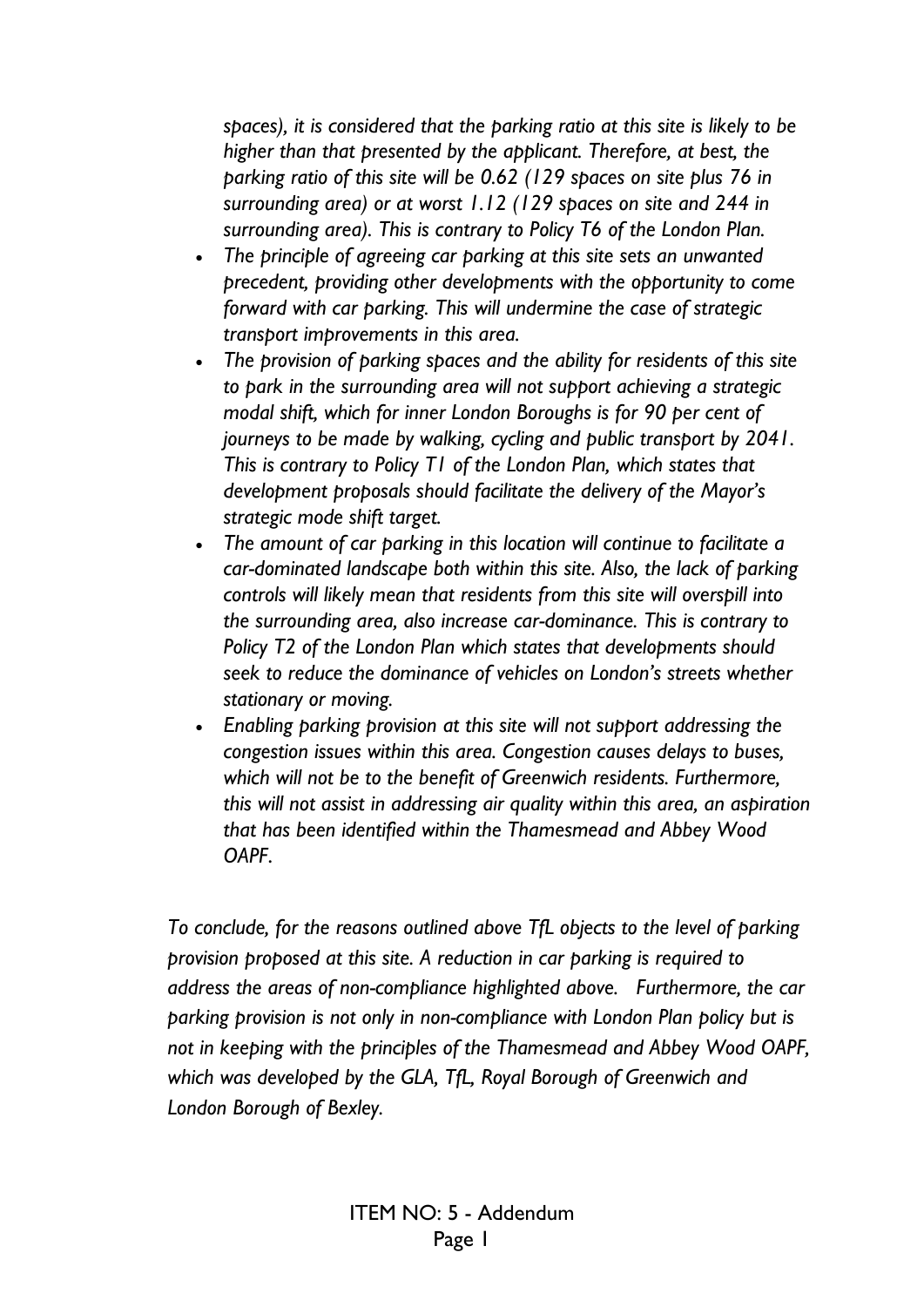*Please note, we will be advising the Mayor on the outlined areas of noncompliance, should these not be sufficiently addressed, for consideration as part of the Stage 2 process. It is also useful to highlight that a number of our comments raised in our previous response (28th October) on this application have not been addressed.* 

- 1.4 In response to the above, Officers would again assert that due to the lack of parking restrictions on the surrounding road network, together with the poor access to public transport, a car-free development would not be suitable at this time. Without the provision of on-site parking, it is extremely likely that parking overspill onto surrounding roads would occur, with the Council's Highways Team confirming that there is already heavy demand for parking within the area and that they would not support a car-free development. Not only would this cause a nuisance for existing residents trying to park in the surrounding area, given the road widths generally in the area and the lack of restrictions excessive parking demand could create issues of obstruction for refuse or emergency vehicles in the vicinity. It would also result in increased traffic and congestion in the area as a result of drivers having to travel further to find a parking space. To this end, while it is noted that the development would result in some additional congestion due to more cars in the area, this would be less than what would occur if a car free scheme were approved.
- 1.5 TfL has previously insisted that the borough should implement a CPZ in the area, which they have asserted would allow the development to be delivered as car-free. However, it has been clarified by Officers on several occasions that the borough is unable to unilaterally impose parking restrictions on residents, instead requiring the undertaking of a public consultation exercise to ascertain the local appetite for such restrictions. To this end, while the current development is not proposed as car-free, it would nonetheless secure a financial contribution to facilitate a future consultation on a CPZ. If this were to be well received by residents it would allow for the implementation of on-street parking restrictions, which in turn would allow for future developments within the area to be delivered as car-free. For this reason, it is not considered that the development would set a precedent for future developments, rather the parking requirements for each development will be assessed on its own merits and in conjunction with the constraints of the site in question.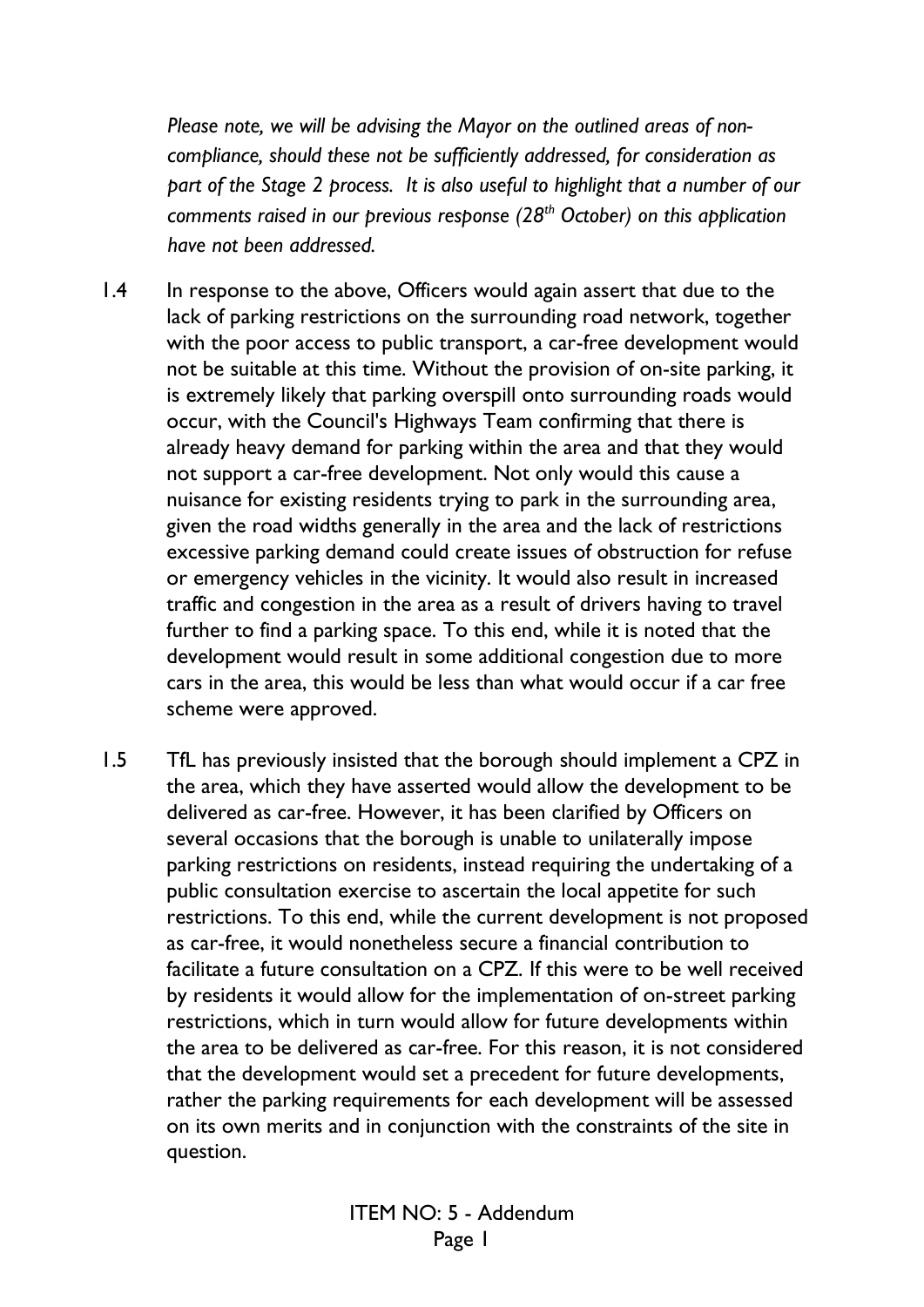- 1.6 TfL have outlined that they believe the parking ratio would be substantially higher than 0.39 due to the lack of on-street restrictions, instead asserting that levels of 0.62 – 1.12 could occur. This is on the basis that future residents who are unable or may otherwise choose not to park within the development would opt to find a parking space onstreet. However, it should be noted that if the implementation of parking restrictions were agreed by existing residents following the CPZ consultation exercise to be funded by the applicant, future residents of the development would not be eligible to apply for permits regardless of the point of implementation, with this provision secured via the S106 legal agreement. As such, parking levels on-street would return to those currently experienced.
- 1.7 Given the conflicting policy aims, Officers have had to come to a balanced planning view in respect of parking. While the site is located within the Thamesmead and Abbey Wood Opportunity Area, it has a very low PTAL and there are currently no committed public transport improvements planned for the vicinity. To this end, the development would in fact aid in improving public transport provision, through the £270,000 financial contribution which would go towards increasing the local bus service during peak times. Contributions have also been secured towards improving the existing cycle lane on Pier Way and the developer would relay the public footpath running along the site's western boundary, together with the provision of a cycle lane through the southern end of the site. These measures would all serve to incentivise active forms of travel and would reduce reliance on private vehicles. A new car-club would be established for ad hoc use, which would also be available for use by the wider community. These car-share initiatives similarly help reduce reliance on private forms of transport, whilst simultaneously ensuring residents who need use of vehicles on occasions are not left wanting due to the poor public transport links. Electric vehicle charging points would be provided for 40% of on-site spaces, which would support the transition to sustainable noncombustion engine vehicles. The proposed active charging provision would be double the requirement set out in the London Plan.
- 1.8 Given the above, in addition to the contribution which would be secured towards funding a new CPZ consultation, it is considered that the currently proposed parking ratio of 0.39 as proposed would be an acceptable compromise in this instance.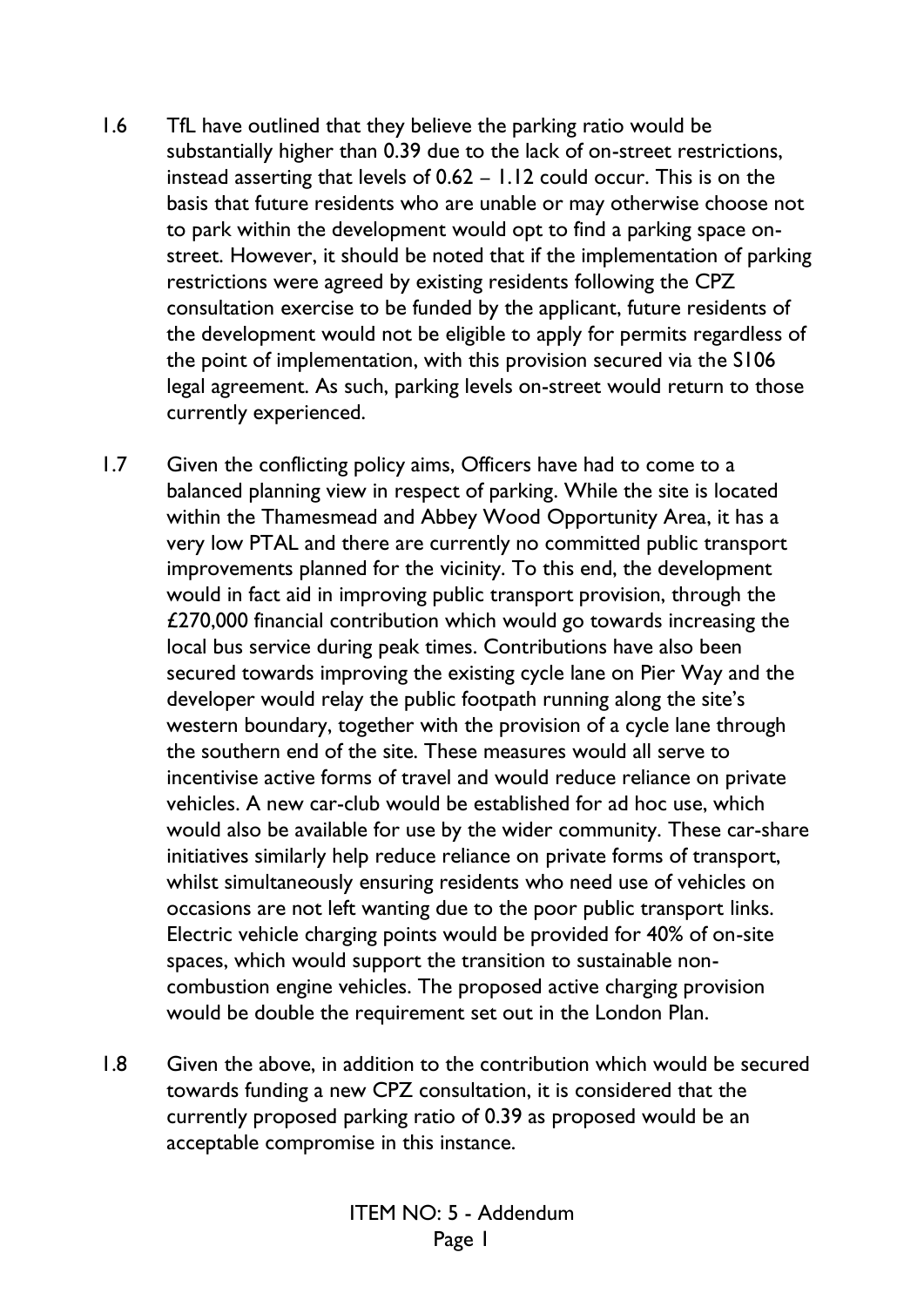# **2.0 Amendment to Conditions in Appendix 2 of the Main Report**

2.1 In accordance with the sharing of the conditions prior to the meeting, as is best practice, certain condition have been updated since the publication of the main report. These changes relate primarily to clarifications and time triggers, with the objectives of the conditions remaining unchanged. The revised conditions are as follows:

| <b>Updated Condition Wording</b>                                                                                                                                                                                                                                                                                                                                                                                                                                                                                                                                                                                                                                                                                                                                                                                                                                                                                                                                                                                                                                                                                                                                                                                                                                                                                                                                                                                                   | <b>Officer Comment</b>                                                                                                                                                                                                                     |  |
|------------------------------------------------------------------------------------------------------------------------------------------------------------------------------------------------------------------------------------------------------------------------------------------------------------------------------------------------------------------------------------------------------------------------------------------------------------------------------------------------------------------------------------------------------------------------------------------------------------------------------------------------------------------------------------------------------------------------------------------------------------------------------------------------------------------------------------------------------------------------------------------------------------------------------------------------------------------------------------------------------------------------------------------------------------------------------------------------------------------------------------------------------------------------------------------------------------------------------------------------------------------------------------------------------------------------------------------------------------------------------------------------------------------------------------|--------------------------------------------------------------------------------------------------------------------------------------------------------------------------------------------------------------------------------------------|--|
| <b>Condition 5</b><br><b>Whole Life Carbon Assessment</b><br>Prior to the first occupation of each Core/Block of the development,<br>hereby approved, the post-construction tab of the GLA's whole life<br>carbon assessment template should be completed accurately and in its<br>entirety in line with the GLA's Whole Life Carbon Assessment<br>Guidance. In preparing the WLCCA, the applicant should consider<br>reporting the embodied carbon of all building elements and target<br>materials with A+ to C rating, insulants with low GWP and paints,<br>sealants and other finishes with low VOCs, concrete mix with higher<br>55% recycled cement replacement content, recycled aggregates, as<br>per the BES 6001 Responsible Sourcing of Construction Products<br>guidance, CIBSE TM65, RICS Whole Life Carbon Assessment for the<br>Built Environment, 1st Edition and other appropriate guidance as<br>appropriate. The post-construction (as-built) assessment should<br>provide an update of the information submitted at planning submission<br>stage, including the whole life carbon emission figures for all life-cycle<br>modules based on the as-built materials, products and systems<br>including MEP systems used. This should be submitted to the GLA at:<br>ZeroCarbonPlanning@london.gov.uk, along with any supporting<br>evidence as per the guidance and Local Planning Authority for<br>information. | Amendment to allow the phased<br>occupation of the development.                                                                                                                                                                            |  |
| <b>Condition 6</b><br>'Be seen' energy monitoring<br>The development hereby approved shall be constructed to comply with<br>the GLA 'Be Seen' energy monitoring requirements set out in points A,<br>B, C and D below for at least five years:<br>A. Prior to the commencement of the development excluding<br>demolition Within four weeks of planning permission being issued<br>by the Local Planning Authority, accurate and verified estimates of<br>the 'be seen' energy performance indicators, as outlined in Chapter<br>3 'Planning stage' of the GLA 'Be seen' energy monitoring guidance<br>shall be submitted to the GLA's monitoring portal and Local<br>Planning Authority for information.                                                                                                                                                                                                                                                                                                                                                                                                                                                                                                                                                                                                                                                                                                                          | Part $A$ – amended trigger to prior to<br>commencement excluding demolition<br>following granting of demolition prior<br>approval.<br>Part $B$ – prior to occupation of each<br>block to allow the phased occupation<br>of the development |  |
| B. Once the as-built design has been completed (upon commencement<br>of RIBA Stage 6) and prior to occupation of each Core/Block of the<br>development, updated accurate and verified estimates of the 'be<br>seen' energy performance indicators for each reportable unit of the<br>development, as well as supporting evidence, as per the                                                                                                                                                                                                                                                                                                                                                                                                                                                                                                                                                                                                                                                                                                                                                                                                                                                                                                                                                                                                                                                                                       |                                                                                                                                                                                                                                            |  |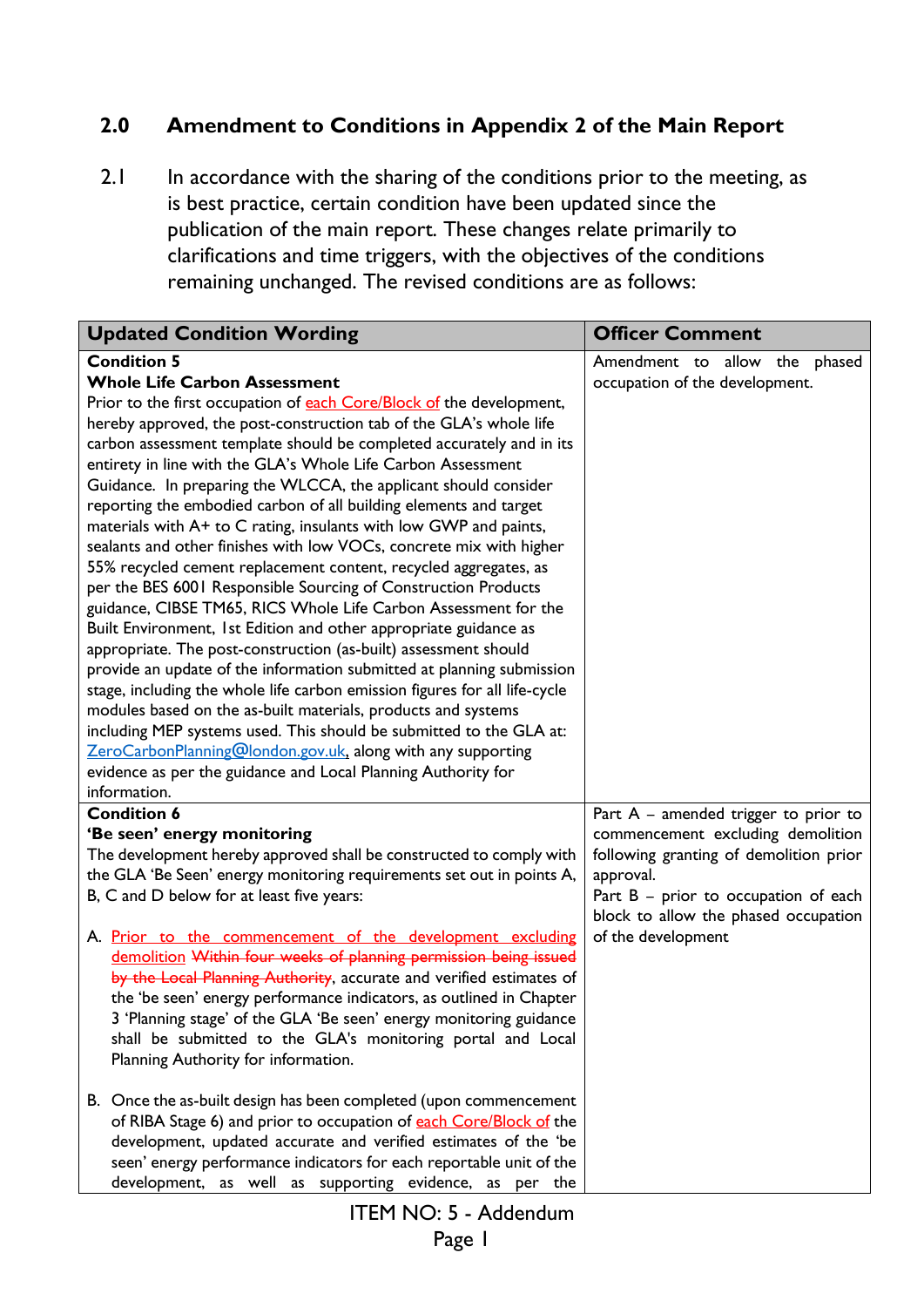|      | methodology outlined in Chapter 4 'As-built stage' of the GLA 'Be<br>seen' energy monitoring guidance shall be uploaded to the GLA's<br>monitoring portal and submitted to the Local Planning Authority for<br>information. The developer should also confirm that suitable<br>monitoring devices have been installed and maintained for the<br>monitoring of the in-use energy performance indicators, as outlined<br>in Chapter 5 'In-use stage' of the GLA 'Be seen' energy monitoring<br>guidance document and Energy Strategy Rev B prepared by Energist<br>UK Ltd (06 October 2021).                                                                                                                                                                                             |                                                                    |
|------|----------------------------------------------------------------------------------------------------------------------------------------------------------------------------------------------------------------------------------------------------------------------------------------------------------------------------------------------------------------------------------------------------------------------------------------------------------------------------------------------------------------------------------------------------------------------------------------------------------------------------------------------------------------------------------------------------------------------------------------------------------------------------------------|--------------------------------------------------------------------|
|      | C. Upon completion of the first year of occupation following the end<br>of the defects liability period (DLP) and for the following four years,<br>accurate and verified annual in-use energy performance data as well<br>as supporting evidence for all relevant indicators under each<br>reportable unit of the development as per the methodology outlined<br>in Chapter 5 'In-use stage' of the GLA 'Be seen' energy monitoring<br>guidance shall be uploaded to the GLA's monitoring portal and<br>submitted to the Local Planning Authority for information.                                                                                                                                                                                                                     |                                                                    |
|      | D. In the event that the in-use evidence submitted shows that the as-<br>built performance estimates have not been or are not being met,<br>the legal Owner shall investigate and identify the causes of<br>underperformance and the potential mitigation measures and set<br>these out in the relevant comment box of the 'be seen' spreadsheet.<br>Where measures are identified, which can be reasonably practicable<br>to implement, an action plan comprising such measures shall be<br>prepared and submitted to the Local Planning Authority for written<br>approval within six weeks. The measures approved by the Local<br>Planning Authority shall be implemented by the legal Owner as soon<br>as reasonably practicable and based on the agreed action plan<br>timescales. |                                                                    |
| i.   | A. Six months prior to practical completion and prior to occupation<br>of the development, the following details should be submitted to<br>the Local Planning Authority for written approval:<br>Evidence of investigation of ways of heat imported to the<br>site and briefings of discussions with neighbouring<br>developers                                                                                                                                                                                                                                                                                                                                                                                                                                                        | Amendment to allow the<br>phased<br>occupation of the development. |
| ii.  | Details and schematics of the centralised energy system/<br>plant room(s), including size, layout and location, thermal<br>stores (if available) and any other equipment required in the<br>plant room or roof;                                                                                                                                                                                                                                                                                                                                                                                                                                                                                                                                                                        |                                                                    |
| iii. | Details of the technologies and associated equipment to<br>serve the energy requirements of the development, including<br>technical information such as operational data and<br>operational performance, costs and QI rating, carbon<br>intensity of heat network (kgCO2/kWh), monthly demand<br>profiles for heating and hot water and cooling demand,<br>analysis used to determine size of the proposed technology<br>(and any other details the Local Planning Authority deems<br>necessary);                                                                                                                                                                                                                                                                                      |                                                                    |
| iv.  | Details of the pipe network (including the size and route,<br>flow and return temperatures, total length of the heat                                                                                                                                                                                                                                                                                                                                                                                                                                                                                                                                                                                                                                                                   |                                                                    |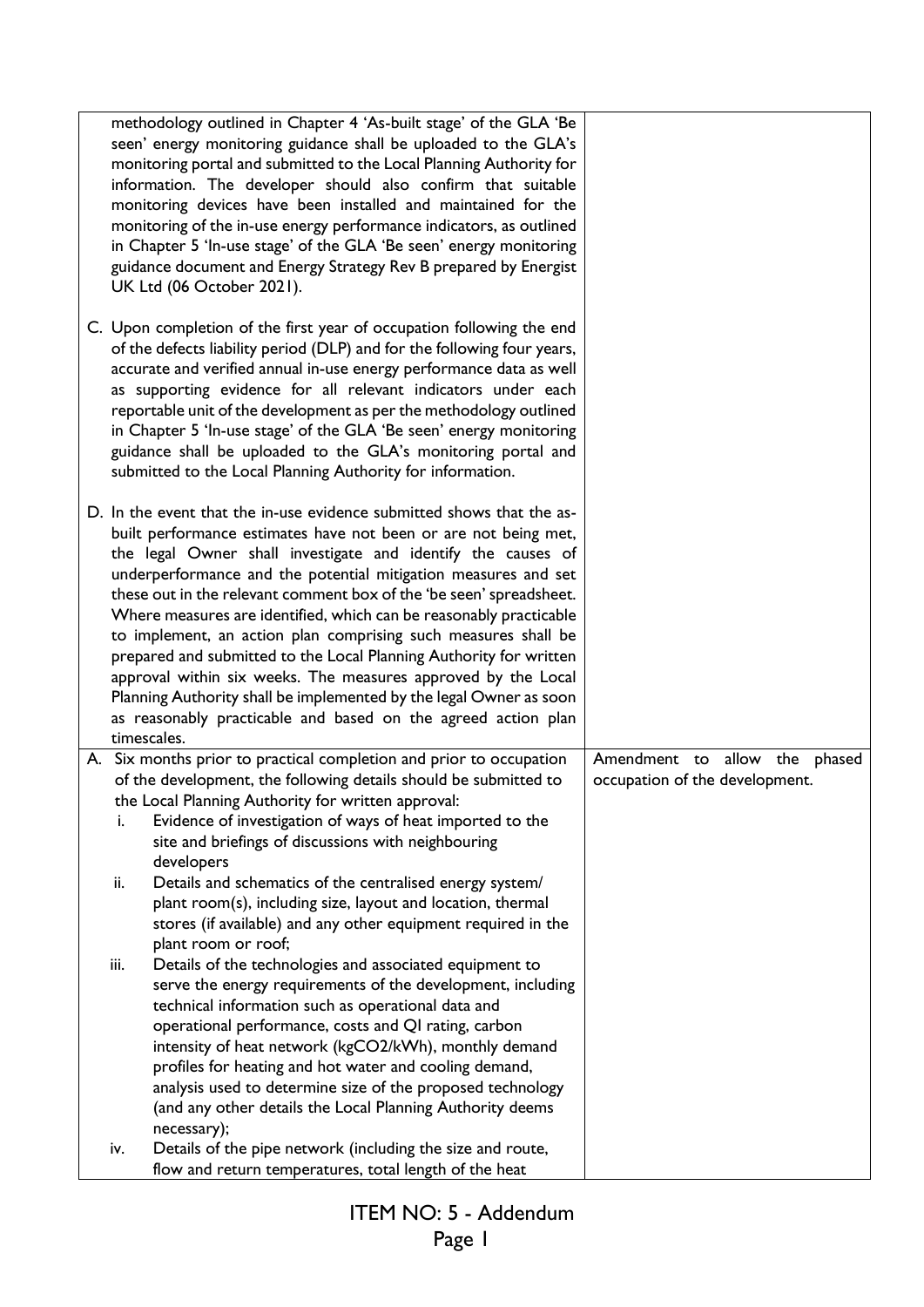|       | network in metres (flow and return) distribution and                           |                                         |
|-------|--------------------------------------------------------------------------------|-----------------------------------------|
|       | transmission, diagram route, total plant heating capacity,                     |                                         |
|       | total heat generated, total heat supplied to premises) for the                 |                                         |
|       | connection of all residential units into the site wide heat                    |                                         |
|       | network.                                                                       |                                         |
|       | Details of schematic of the site wide heat network showing<br>v.               |                                         |
|       | all residential units connected into it.                                       |                                         |
|       | The method of how the facility and/or infrastructure shall be<br>vi.           |                                         |
|       | designed to allow for the future connection of the                             |                                         |
|       | development to an offsite heat network and/ or private wire                    |                                         |
|       | network including connection point on the ground floor;                        |                                         |
|       | drawings and floor plans;                                                      |                                         |
| vii.  | Details of the HIU including specifications, type and                          |                                         |
|       | efficiency, if available;                                                      |                                         |
| viii. | Demonstration of the installation of a single point of                         |                                         |
|       | connection leading to the edge of the site;                                    |                                         |
|       | Evidence that the gas boilers required to partially serve the<br>ix.           |                                         |
|       | energy requirements of the approved development are of                         |                                         |
|       | Ultra-Low NO <sub>x</sub> with maximum NO <sub>x</sub> Emissions that are      |                                         |
|       | compliant with the NOx (g/m <sup>2</sup> ) (<40mgNOX/kWh)                      |                                         |
|       | benchmarks as set out at Appendix 5 of the Mayor's                             |                                         |
|       | Sustainable Design and Construction SPG (April 2014) or                        |                                         |
|       | subsequent related version.                                                    |                                         |
|       | Details and evidence to demonstrate that the site wide heat<br>X.              |                                         |
|       | network shall be designed in accordance with Heat                              |                                         |
|       | Networks: Code of Practice for the UK (based on the latest                     |                                         |
|       | technical guidance), Heat Trust Standards and Heat                             |                                         |
|       | Network (Metering and Billing) Regulations (HNMBR).                            |                                         |
|       | B) Within six months of occupation of each Core/Block of the                   |                                         |
|       | development, details and evidence of a post-commissioning                      |                                         |
|       | assessment, completed by an independent assessor must be                       |                                         |
|       | submitted to and approved in writing by the Local Planning                     |                                         |
|       | Authority, for either connection to an offsite energy network or               |                                         |
|       | any onsite centralised system installed to provide the space                   |                                         |
|       | heating and hot water and/or cooling, certifying that it has been              |                                         |
|       | well designed in line with Part A, runs efficiently, has reliability of        |                                         |
|       | supply, a reasonable customer tariff and appropriate management                |                                         |
|       | and maintenance arrangements are in place.                                     |                                         |
|       | <b>Condition 10</b>                                                            | Scheme only comprises residential       |
|       | <b>Overheating and Cooling</b>                                                 | development - unnecessary wording       |
|       | Prior to commencement of the residential units within the development          | removed.                                |
|       | hereby approved, excluding demolition, the details of the dynamic              |                                         |
|       | thermal modelling, being applied to each residential unit <b>type</b> proposed | Amendment<br>trigger<br>exclude<br>to   |
|       | using the guidance and criteria provided in CIBSE TM59 & TM49 (DSY1,           | demolition following the granting of    |
|       | DSY2 and DSY3) and Cooling Hierarchy, and demonstrating how these              | demolition prior approval application.  |
|       | units perform against and even exceed the overheating criteria with and        |                                         |
|       | without blinds, shall be submitted to the Local Planning Authority for         | Information<br>provided<br>for<br>each  |
|       | written approval. The details of any additional measures to be                 | residential unit type, rather than each |
|       | incorporated into each residential unit to minimise the risk of                | unit.                                   |
|       | overheating and strategy on how occupants can cope in extreme                  |                                         |
|       | weather events and commitment that relevant guidance will be                   |                                         |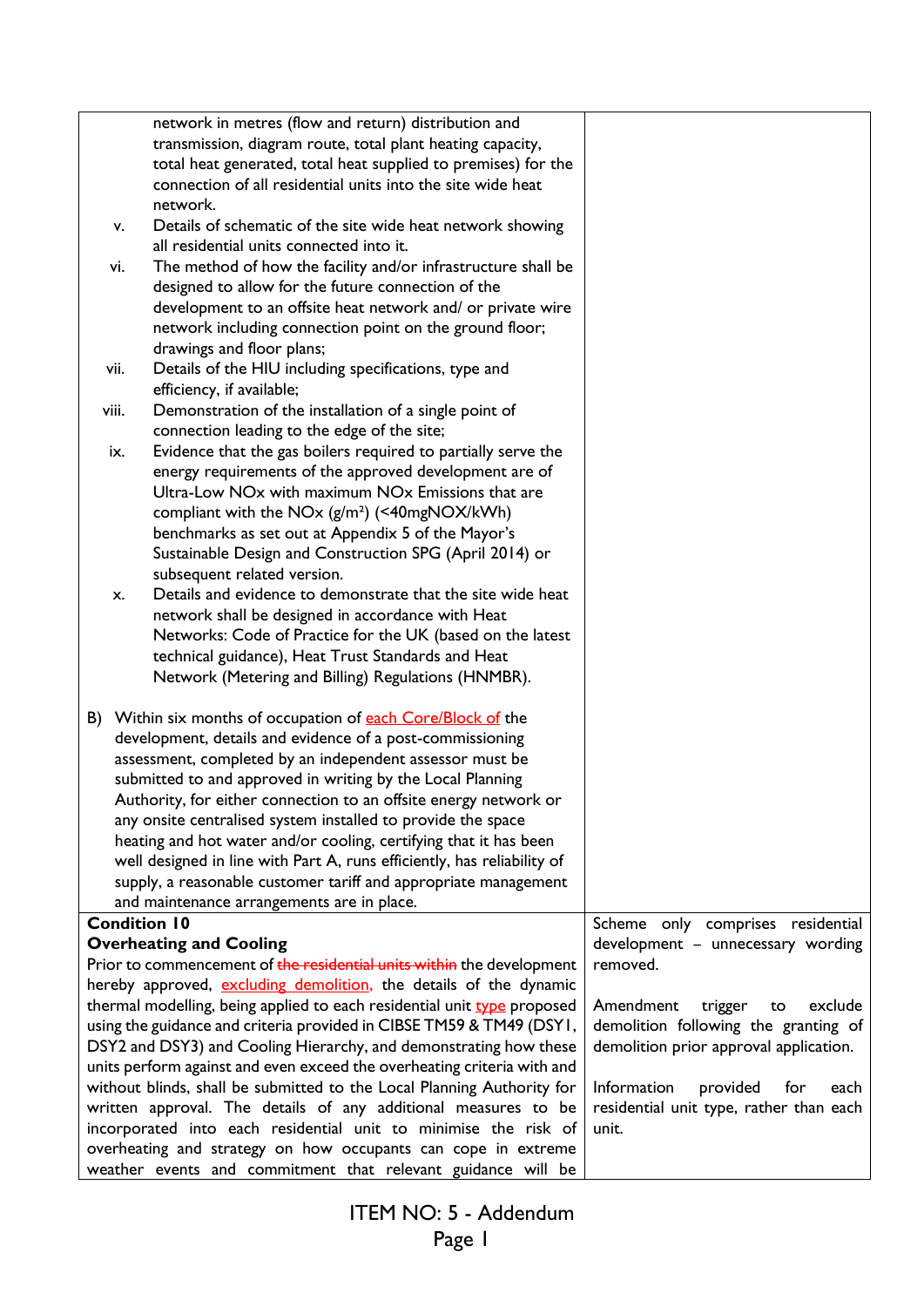| provided to occupants shall also be submitted and evidence that these<br>measures can and will be incorporated into the development if the<br>dynamic thermal modelling demonstrates that overheating would<br>occur. Compliance with Criterion 3 of the Building Regulations should<br>also be demonstrated. Each residential unit shall thereafter be<br>constructed in accordance with the approved details.<br><b>Condition II</b><br><b>Ecology and Biodiversity</b><br>A. The ecological and biodiversity compensation, mitigation and<br>enhancement measures shall be implemented in full as detailed<br>in Ecological Assessment (25 May 2021), Bat Survey Report (19<br>August 2021), both prepared by Aspect Ecology Ltd, Landscape<br>Design Report (26 May 2021), drawings FNH442/05 [L] (04<br>March 2021) and FNH442/01 to 04 [L] (24 March 2021)<br>prepared by MCA and Urban Greening Factor Plan (FNH442/<br>26 [B]) prepared by MCA (25 August 2021). | Removal of compensation as no such<br>proposed<br>measures<br>are<br>in<br>the<br>Ecological Assessment. |
|--------------------------------------------------------------------------------------------------------------------------------------------------------------------------------------------------------------------------------------------------------------------------------------------------------------------------------------------------------------------------------------------------------------------------------------------------------------------------------------------------------------------------------------------------------------------------------------------------------------------------------------------------------------------------------------------------------------------------------------------------------------------------------------------------------------------------------------------------------------------------------------------------------------------------------------------------------------------------|----------------------------------------------------------------------------------------------------------|
| The development shall be carried out in accordance the approved                                                                                                                                                                                                                                                                                                                                                                                                                                                                                                                                                                                                                                                                                                                                                                                                                                                                                                          |                                                                                                          |
| details and maintained as such in perpetuity                                                                                                                                                                                                                                                                                                                                                                                                                                                                                                                                                                                                                                                                                                                                                                                                                                                                                                                             |                                                                                                          |
| <b>Condition 12</b>                                                                                                                                                                                                                                                                                                                                                                                                                                                                                                                                                                                                                                                                                                                                                                                                                                                                                                                                                      | Part A details of tree protection plan                                                                   |
| Landscape and Ecological Management Plan                                                                                                                                                                                                                                                                                                                                                                                                                                                                                                                                                                                                                                                                                                                                                                                                                                                                                                                                 | approved as part of the Prior Approval                                                                   |
| A) The development shall be carried out in accordance with Tree<br>Constraints Plan 1488-KC-XX-YTREE-TCP01 Rev 0. No                                                                                                                                                                                                                                                                                                                                                                                                                                                                                                                                                                                                                                                                                                                                                                                                                                                     | application.                                                                                             |
| development shall take place until the following have been                                                                                                                                                                                                                                                                                                                                                                                                                                                                                                                                                                                                                                                                                                                                                                                                                                                                                                               | Part $C$ – The ecological improvement                                                                    |
| submitted to and approved in writing by the Local Planning                                                                                                                                                                                                                                                                                                                                                                                                                                                                                                                                                                                                                                                                                                                                                                                                                                                                                                               | such as planting and bird boxes will be                                                                  |
| Authority:                                                                                                                                                                                                                                                                                                                                                                                                                                                                                                                                                                                                                                                                                                                                                                                                                                                                                                                                                               | installed towards the end of the                                                                         |
| Details to protect the established vegetation from                                                                                                                                                                                                                                                                                                                                                                                                                                                                                                                                                                                                                                                                                                                                                                                                                                                                                                                       | construction to avoid it being damaged                                                                   |
| any damage that could be caused during demolition                                                                                                                                                                                                                                                                                                                                                                                                                                                                                                                                                                                                                                                                                                                                                                                                                                                                                                                        | during construction. Trigger amended                                                                     |
| and construction. All works should be undertaken                                                                                                                                                                                                                                                                                                                                                                                                                                                                                                                                                                                                                                                                                                                                                                                                                                                                                                                         | to allow a phased occupation.                                                                            |
| by a suitably qualified and experienced specialist                                                                                                                                                                                                                                                                                                                                                                                                                                                                                                                                                                                                                                                                                                                                                                                                                                                                                                                       |                                                                                                          |
| contractor and should conform to current industry                                                                                                                                                                                                                                                                                                                                                                                                                                                                                                                                                                                                                                                                                                                                                                                                                                                                                                                        |                                                                                                          |
| best practice, i.e. BS 3998: 2010 'Tree Work                                                                                                                                                                                                                                                                                                                                                                                                                                                                                                                                                                                                                                                                                                                                                                                                                                                                                                                             |                                                                                                          |
| Recommendations'. The details should ensure that                                                                                                                                                                                                                                                                                                                                                                                                                                                                                                                                                                                                                                                                                                                                                                                                                                                                                                                         |                                                                                                          |
| existing commuting/foraging routes currently                                                                                                                                                                                                                                                                                                                                                                                                                                                                                                                                                                                                                                                                                                                                                                                                                                                                                                                             |                                                                                                          |
| utilised by bats and other wildlife are maintained, if                                                                                                                                                                                                                                                                                                                                                                                                                                                                                                                                                                                                                                                                                                                                                                                                                                                                                                                   |                                                                                                          |
| identified.                                                                                                                                                                                                                                                                                                                                                                                                                                                                                                                                                                                                                                                                                                                                                                                                                                                                                                                                                              |                                                                                                          |
| mitigation measures identified therein shall<br>Any<br>be                                                                                                                                                                                                                                                                                                                                                                                                                                                                                                                                                                                                                                                                                                                                                                                                                                                                                                                |                                                                                                          |
| implemented in accordance with the approved details prior to                                                                                                                                                                                                                                                                                                                                                                                                                                                                                                                                                                                                                                                                                                                                                                                                                                                                                                             |                                                                                                          |
| the commencement of any works on site.                                                                                                                                                                                                                                                                                                                                                                                                                                                                                                                                                                                                                                                                                                                                                                                                                                                                                                                                   |                                                                                                          |
|                                                                                                                                                                                                                                                                                                                                                                                                                                                                                                                                                                                                                                                                                                                                                                                                                                                                                                                                                                          |                                                                                                          |
| B) Prior to the commencement of the development, other than                                                                                                                                                                                                                                                                                                                                                                                                                                                                                                                                                                                                                                                                                                                                                                                                                                                                                                              |                                                                                                          |
| demolition and groundworks, an Ecological and Landscape                                                                                                                                                                                                                                                                                                                                                                                                                                                                                                                                                                                                                                                                                                                                                                                                                                                                                                                  |                                                                                                          |
| Management Plan, including short and long-term design                                                                                                                                                                                                                                                                                                                                                                                                                                                                                                                                                                                                                                                                                                                                                                                                                                                                                                                    |                                                                                                          |
| objectives, management responsibilities and maintenance                                                                                                                                                                                                                                                                                                                                                                                                                                                                                                                                                                                                                                                                                                                                                                                                                                                                                                                  |                                                                                                          |
| schedules for all landscaped areas and demonstration that the                                                                                                                                                                                                                                                                                                                                                                                                                                                                                                                                                                                                                                                                                                                                                                                                                                                                                                            |                                                                                                          |
| Urban Greening Factor (UGF) score of 0.42 has been achieved                                                                                                                                                                                                                                                                                                                                                                                                                                                                                                                                                                                                                                                                                                                                                                                                                                                                                                              |                                                                                                          |
| for the approved site, shall be submitted to and approved in                                                                                                                                                                                                                                                                                                                                                                                                                                                                                                                                                                                                                                                                                                                                                                                                                                                                                                             |                                                                                                          |
| writing by the Local Planning Authority.                                                                                                                                                                                                                                                                                                                                                                                                                                                                                                                                                                                                                                                                                                                                                                                                                                                                                                                                 |                                                                                                          |
|                                                                                                                                                                                                                                                                                                                                                                                                                                                                                                                                                                                                                                                                                                                                                                                                                                                                                                                                                                          |                                                                                                          |
| Development proposals must ensure no net loss of biodiversity<br>and wherever possible, make a positive contribution to the                                                                                                                                                                                                                                                                                                                                                                                                                                                                                                                                                                                                                                                                                                                                                                                                                                              |                                                                                                          |
| protection, enhancement, creation and management of                                                                                                                                                                                                                                                                                                                                                                                                                                                                                                                                                                                                                                                                                                                                                                                                                                                                                                                      |                                                                                                          |
|                                                                                                                                                                                                                                                                                                                                                                                                                                                                                                                                                                                                                                                                                                                                                                                                                                                                                                                                                                          |                                                                                                          |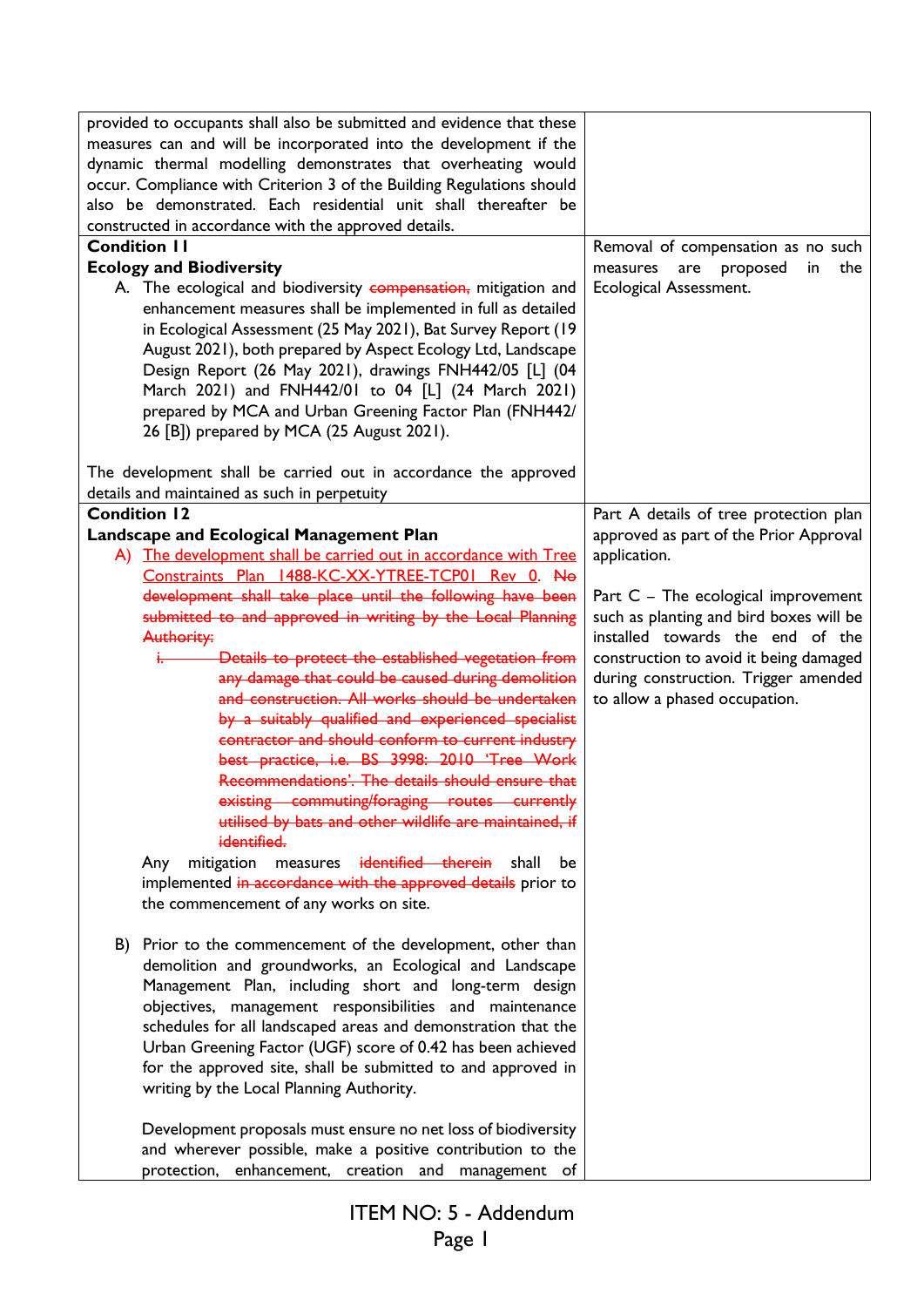|                     | biodiversity including the creation of an ecological corridor<br>such as tree lines and hedgerows to provide important<br>commuting habitats.                                                                                                                                                                              |                                       |
|---------------------|----------------------------------------------------------------------------------------------------------------------------------------------------------------------------------------------------------------------------------------------------------------------------------------------------------------------------|---------------------------------------|
|                     | Particular attention shall be paid to the detailing of the<br>proposed green buffer along the site boundary with Camelot<br>Close, with trees in this location selected to ensure that they<br>would be visually appealing whilst simultaneously enhancing the<br>perceived security/privacy of neighbouring rear gardens. |                                       |
|                     | The Ecological and Landscape Management Plan shall include<br>details from a suitably qualified ecologist specifying how the<br>landscape features have been developed for biodiversity and<br>ecological enhancement. The mitigation and enhancement<br>should include the following:                                     |                                       |
| i.                  | Native and/or nectar producing and/or deciduous<br>plant and tree species of high ecological value,<br>preferably of local provenance;                                                                                                                                                                                     |                                       |
| ii.                 | Diversity grassland areas such as lawns with low<br>growing native herbs, unmown grass verges,<br>wildflower mixes on amenity and recreational open<br>spaces and/or meadow areas;                                                                                                                                         |                                       |
| iii.                | Percentage of native habitat species proposed for<br>the site (a target of 75% native to 25% non-native<br>plant species should be utilised where possible);                                                                                                                                                               |                                       |
| iv.                 | Dense areas of shrubbery;                                                                                                                                                                                                                                                                                                  |                                       |
| ۷.                  | identified<br>Habitat areas<br>in the<br>Greenwich<br><b>Biodiversity Action Plan;</b>                                                                                                                                                                                                                                     |                                       |
| vi.                 | Bird and bat sensitive lighting; Artificial nesting and<br>roosting sites (including bird and bat bricks)<br>including number, location and design.                                                                                                                                                                        |                                       |
|                     | Where habitats are created as mitigation for development,<br>management plans for the habitat shall also be provided<br>detailing how the areas are to be managed in the longer term.<br>Once approved the mitigation and management plans shall be<br>undertaken in accordance with the approved details.                 |                                       |
|                     | C) Evidence that the ecological measures approved under part (B)                                                                                                                                                                                                                                                           |                                       |
|                     | have been installed in accordance with the details above should                                                                                                                                                                                                                                                            |                                       |
|                     | be submitted to and approved in writing by the Local Planning                                                                                                                                                                                                                                                              |                                       |
|                     | Authority prior to first occupation of each Core/Block of the                                                                                                                                                                                                                                                              |                                       |
| development.        |                                                                                                                                                                                                                                                                                                                            |                                       |
| <b>Condition 13</b> |                                                                                                                                                                                                                                                                                                                            | Part $C - add prior to occupation of$ |
|                     | <b>Biodiverse/ Biosolar Green Roof</b>                                                                                                                                                                                                                                                                                     | each core/block to allow for phase    |
|                     | A. Within three months of commencement of the development, a<br>detailed investigation into the incorporation of biodiverse/ bio-<br>solar green roof that is compliant with GRO Green Roof Code                                                                                                                           | occupation of the development.        |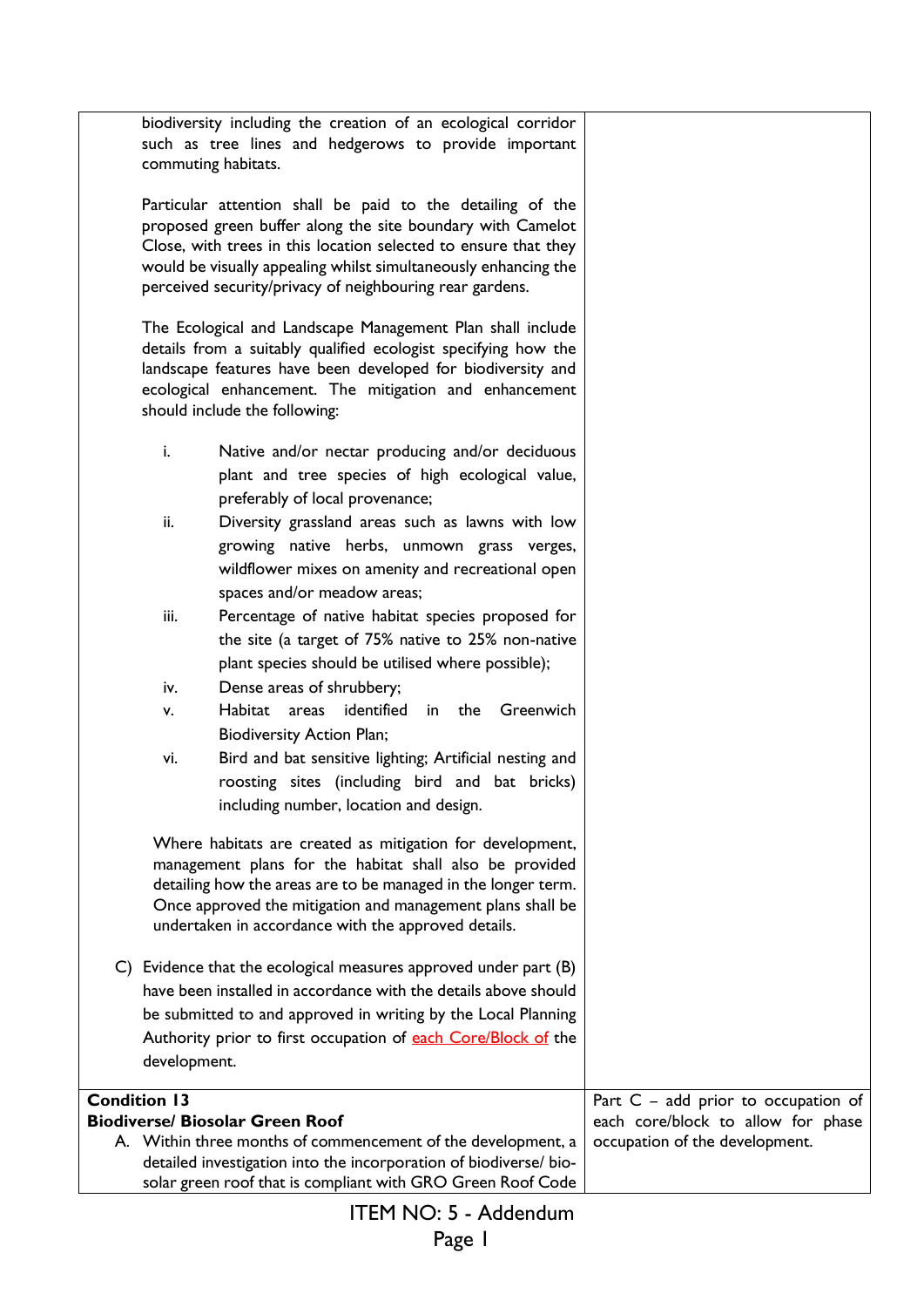|                                                                                        |                     | (2021 or subsequent version) shall be carried out and                        |                                        |
|----------------------------------------------------------------------------------------|---------------------|------------------------------------------------------------------------------|----------------------------------------|
|                                                                                        |                     | submitted to Local Planning Authority for written approval.                  |                                        |
|                                                                                        |                     | B. Subject to part (A), details of the green roof shall be submitted         |                                        |
|                                                                                        |                     | to and approved in writing by the Local Planning Authority                   |                                        |
|                                                                                        |                     | within six months of commencement of the development, and                    |                                        |
|                                                                                        |                     | should include:                                                              |                                        |
|                                                                                        | i.                  | type of green roof and how it has been developed for                         |                                        |
|                                                                                        |                     | biodiversity<br>and<br>biodiversity<br>and<br>ecological                     |                                        |
|                                                                                        |                     | enhancement;                                                                 |                                        |
|                                                                                        | ii.                 | details of landscape features;                                               |                                        |
|                                                                                        | iii.                | roof cross-sections and roof plan showing biosolar                           |                                        |
|                                                                                        |                     | features;                                                                    |                                        |
|                                                                                        | iv.                 | substrate and vegetation.                                                    |                                        |
|                                                                                        |                     | The green roof should be comprised of, but not necessarily                   |                                        |
|                                                                                        | limited to:         |                                                                              |                                        |
|                                                                                        |                     | biodiversity-based with extensive/semi-intensive<br>soils,                   |                                        |
|                                                                                        |                     | substrate which is commercial -based aggregate or                            |                                        |
|                                                                                        |                     | equivalent with a varied substrate depth of 80-                              |                                        |
|                                                                                        |                     | planted with<br>50%<br>l 50mm<br>locally<br>native                           |                                        |
|                                                                                        |                     | herbs/wildflowers in addition to sedum and include                           |                                        |
|                                                                                        |                     | additional features such as areas of bare shingle,                           |                                        |
|                                                                                        |                     | areas of sand for burrowing invertebrates,                                   |                                        |
|                                                                                        |                     | individual logs or log piles, shallow pools and an                           |                                        |
|                                                                                        |                     | area suitable for black redstarts and nesting                                |                                        |
|                                                                                        |                     | starling.<br>C. Evidence that the roof has been installed in accordance with |                                        |
|                                                                                        |                     | (A) and (B) shall be submitted to and approved in writing by                 |                                        |
|                                                                                        |                     | the Local Planning Authority prior to the first occupation of                |                                        |
|                                                                                        |                     | each Block/Core of the development hereby approved.                          |                                        |
|                                                                                        |                     | D. The green roof shall be retained and maintained for the lifetime          |                                        |
|                                                                                        |                     | of the development in accordance the approved details.                       |                                        |
|                                                                                        |                     |                                                                              |                                        |
|                                                                                        | <b>Condition 14</b> |                                                                              | Amendment trigger to exclude           |
|                                                                                        |                     | <b>Land Contamination</b>                                                    | demolition following the granting of   |
|                                                                                        |                     | Prior to the commencement of development approved by this planning           | demolition prior approval application. |
|                                                                                        |                     | permission, excluding demolition, the following components of a              |                                        |
|                                                                                        |                     | scheme to deal with the risks associated with contamination of the site      |                                        |
|                                                                                        |                     | shall each be submitted to and approved, in writing, by the Local            |                                        |
|                                                                                        | Planning Authority: |                                                                              |                                        |
| Ι.                                                                                     |                     | A preliminary risk assessment which has identified:                          |                                        |
|                                                                                        |                     | all previous uses;                                                           |                                        |
|                                                                                        |                     | potential contaminants associated with those uses;                           |                                        |
|                                                                                        |                     | a conceptual model of the site indicating sources,                           |                                        |
|                                                                                        |                     | pathways and receptors;                                                      |                                        |
|                                                                                        |                     | potentially unacceptable risks arising from contamination                    |                                        |
|                                                                                        |                     | at the site.                                                                 |                                        |
|                                                                                        |                     |                                                                              |                                        |
| Should the preliminary risk assessment identify the need for further<br>investigation: |                     |                                                                              |                                        |
|                                                                                        |                     |                                                                              |                                        |
|                                                                                        |                     |                                                                              |                                        |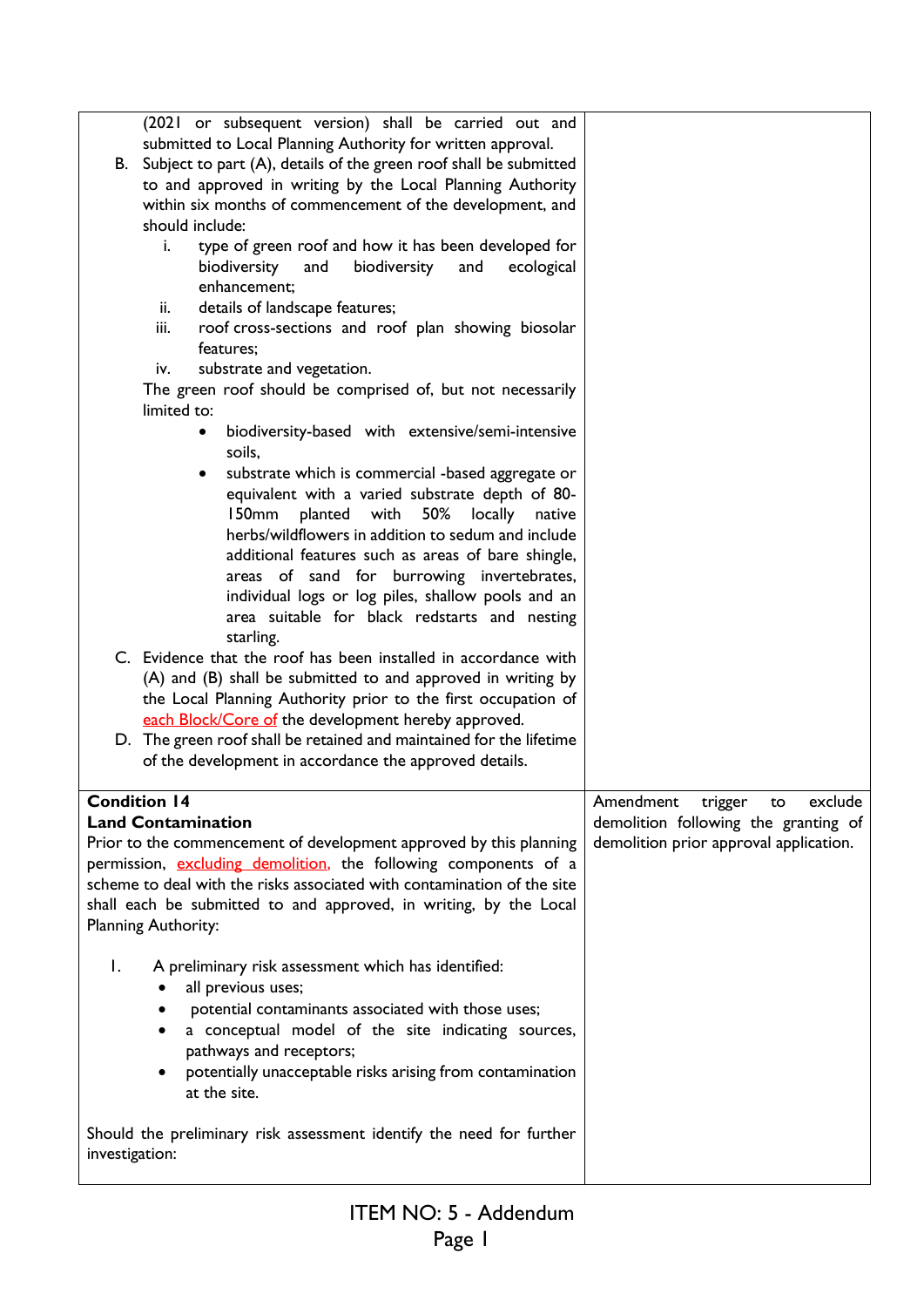| 2.                  | A site investigation scheme, based on (1) to provide                        |                                        |
|---------------------|-----------------------------------------------------------------------------|----------------------------------------|
|                     | information for a detailed assessment of the risk to all                    |                                        |
|                     | receptors that may be affected, including those off site.                   |                                        |
| 3.                  | The results of the site investigation and the detailed risk                 |                                        |
|                     | assessment referred to in (2) and, based on these, an options               |                                        |
|                     | appraisal and remediation strategy giving full details of the               |                                        |
|                     | remediation measures required and how they are to be                        |                                        |
|                     | undertaken.                                                                 |                                        |
| 4.                  | A verification plan providing details of the data that will be              |                                        |
|                     | collected in order to demonstrate that the works set out in                 |                                        |
|                     | the remediation strategy in (3) are complete and identifying                |                                        |
|                     |                                                                             |                                        |
|                     | any requirements for longer-term monitoring of pollutant                    |                                        |
|                     | linkages, maintenance and arrangements for contingency                      |                                        |
|                     | action.                                                                     |                                        |
|                     | Any changes to these components require the express written consent         |                                        |
|                     | of the Local Planning Authority. The scheme shall be implemented as         |                                        |
| approved.           |                                                                             |                                        |
|                     |                                                                             |                                        |
| <b>Condition 15</b> |                                                                             | Amendment<br>exclude<br>trigger<br>to  |
|                     | <b>Contamination Verification Report</b>                                    | demolition following the granting of   |
|                     | Prior to occupation of each Core/Block, a verification report               | demolition prior approval application. |
|                     | demonstrating completion of the works set out in the approved               |                                        |
|                     | remediation strategy and the effectiveness of the remediation shall be      |                                        |
|                     | submitted to and approved, in writing, by the Local Planning Authority,     |                                        |
|                     | in consultation with the Environment Agency.                                |                                        |
|                     |                                                                             |                                        |
|                     | The report shall include results of sampling and monitoring carried out     |                                        |
|                     |                                                                             |                                        |
|                     | in accordance with the approved verification plan to demonstrate that       |                                        |
|                     | the site remediation criteria have been met. It shall also include any plan |                                        |
|                     | (a long-term monitoring and maintenance plan) for longer-term               |                                        |
|                     | monitoring of pollutant linkages, maintenance and arrangements for          |                                        |
|                     | contingency action, as identified in the verification plan, and for the     |                                        |
|                     | reporting of this to the Local Planning Authority.                          |                                        |
| Condition 18        |                                                                             | Amendment trigger<br>exclude<br>to     |
|                     | <b>Unexploded Ordnance (UXO)</b>                                            | demolition following the granting of   |
|                     | I. Prior to the commencement of development, excluding                      | demolition prior approval application. |
|                     | demolition, a Preliminary Risk Assessment to identify the risks             |                                        |
|                     | associated with unexploded ordnance (UXO) threat of the site                |                                        |
|                     | shall be submitted to and approved, in writing, by the Local                |                                        |
|                     |                                                                             |                                        |
|                     |                                                                             |                                        |
|                     | Planning Authority. Any Preliminary Risk Assessment of UXO                  |                                        |
|                     | hazards must be undertaken in compliance with current                       |                                        |
|                     | guidance for managing UXO risks (e.g.C681). The investigation               |                                        |
|                     | shall include, but not be limited to:                                       |                                        |
|                     | Home Office WWII Bomb Census Maps;<br>$\bullet$                             |                                        |
|                     | WWII and post-WWII aerial photography;<br>$\bullet$                         |                                        |
|                     | Official Abandoned Bomb Register;<br>$\bullet$                              |                                        |
|                     | LCC Bomb Damage maps;<br>$\bullet$                                          |                                        |
|                     | Information gathered from the National Archives at Kew;<br>٠                |                                        |
|                     | and                                                                         |                                        |
|                     | Historic UXO information.                                                   |                                        |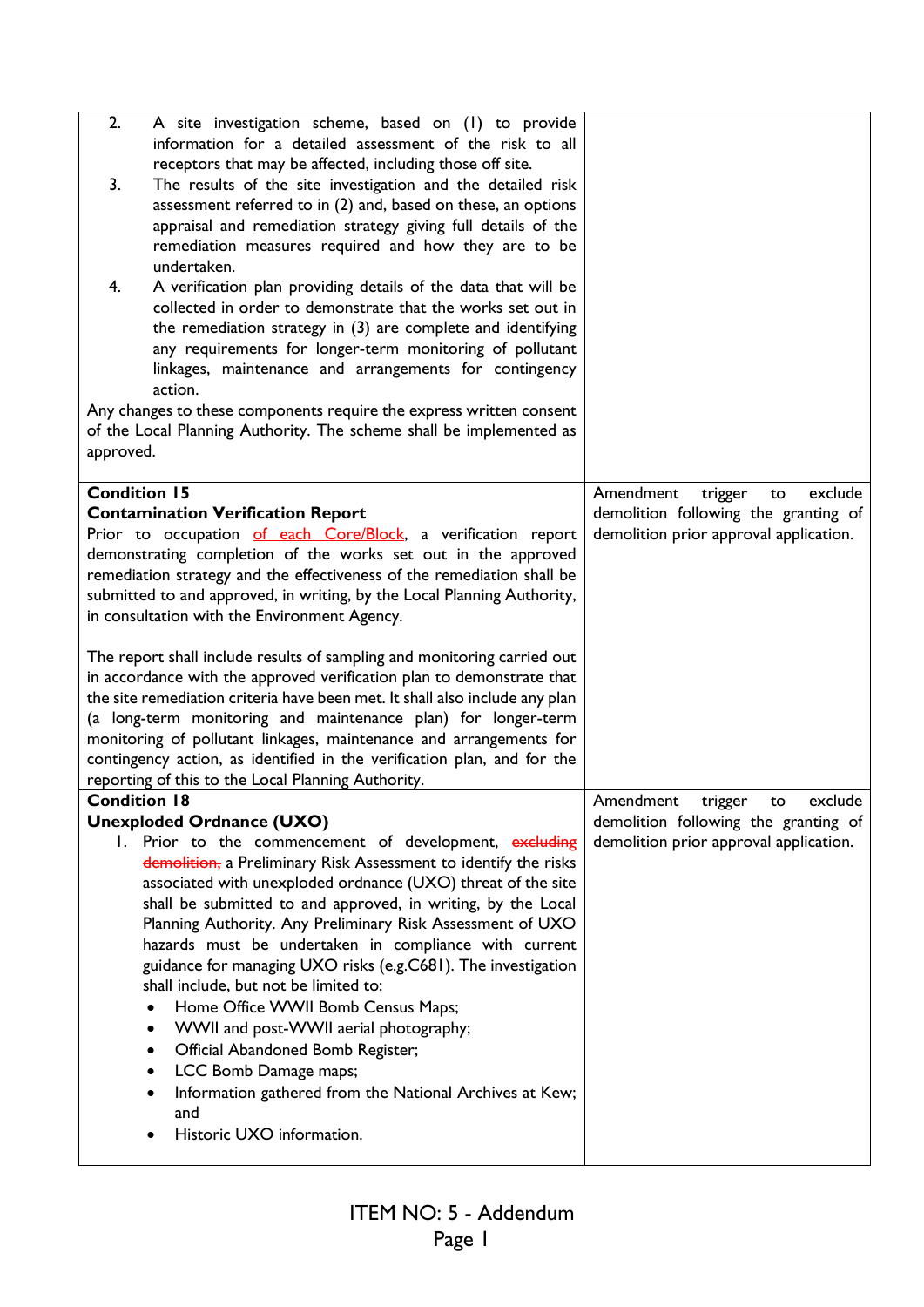| Should the preliminary risk assessment identify the need for<br>2.                                                                                                                                                                                                                                                                                                                                                                                                                                                                                                                                                                                                                                                                                                                                                                     |                                                       |
|----------------------------------------------------------------------------------------------------------------------------------------------------------------------------------------------------------------------------------------------------------------------------------------------------------------------------------------------------------------------------------------------------------------------------------------------------------------------------------------------------------------------------------------------------------------------------------------------------------------------------------------------------------------------------------------------------------------------------------------------------------------------------------------------------------------------------------------|-------------------------------------------------------|
| further investigation, the following shall be submitted to and                                                                                                                                                                                                                                                                                                                                                                                                                                                                                                                                                                                                                                                                                                                                                                         |                                                       |
| approved, in writing, by the Local Planning Authority:                                                                                                                                                                                                                                                                                                                                                                                                                                                                                                                                                                                                                                                                                                                                                                                 |                                                       |
|                                                                                                                                                                                                                                                                                                                                                                                                                                                                                                                                                                                                                                                                                                                                                                                                                                        |                                                       |
| A Detailed Risk Assessment and Intrusive UXO Survey,<br>$\bullet$<br>based on (1) to characterise the site and; provide<br>information for a detailed assessment of the risk to all<br>receptors that may be affected, including those off site.<br>Following the results and outcomes of the Preliminary and<br>$\bullet$<br>Detailed Risk Assessments, a Risk Mitigation Plan giving full<br>details of the mitigation measures required and how they<br>are to be undertaken. This requires the provision of both<br>a Mitigation Implementation and Verification Plan.<br>Details attaining to Operational UXO Emergency<br>$\bullet$<br>Response Plan; and UXO Safety & Awareness Briefings -<br>must also be provided.<br>The identified mitigation must be carried out in accordance<br>$\bullet$<br>with the approved details. |                                                       |
| 3.<br>On completion of the above (2) a final Verification Report is<br>required to demonstrate that the works set out in (2) have<br>been completed, along with any requirements for longer-term<br>monitoring of risks, maintenance and arrangements for<br>contingency action.                                                                                                                                                                                                                                                                                                                                                                                                                                                                                                                                                       |                                                       |
| <b>Condition 27</b>                                                                                                                                                                                                                                                                                                                                                                                                                                                                                                                                                                                                                                                                                                                                                                                                                    |                                                       |
|                                                                                                                                                                                                                                                                                                                                                                                                                                                                                                                                                                                                                                                                                                                                                                                                                                        | Amendment<br>exclude                                  |
| <b>Foundation Design/Attenuation Tanks</b>                                                                                                                                                                                                                                                                                                                                                                                                                                                                                                                                                                                                                                                                                                                                                                                             | trigger<br>to<br>demolition following the granting of |
|                                                                                                                                                                                                                                                                                                                                                                                                                                                                                                                                                                                                                                                                                                                                                                                                                                        | demolition prior approval application.                |
| Prior to the commencement of any ground disturbance works No<br>development shall take place until details of the foundation design,                                                                                                                                                                                                                                                                                                                                                                                                                                                                                                                                                                                                                                                                                                   |                                                       |
| construction method and attenuation tanks to protect archaeological                                                                                                                                                                                                                                                                                                                                                                                                                                                                                                                                                                                                                                                                                                                                                                    |                                                       |
|                                                                                                                                                                                                                                                                                                                                                                                                                                                                                                                                                                                                                                                                                                                                                                                                                                        |                                                       |
| remains have been submitted and approved in writing by the Local<br>Planning Authority, in consultation with Historic England. The                                                                                                                                                                                                                                                                                                                                                                                                                                                                                                                                                                                                                                                                                                     |                                                       |
| development shall be carried out in accordance with the approved                                                                                                                                                                                                                                                                                                                                                                                                                                                                                                                                                                                                                                                                                                                                                                       |                                                       |
| details.                                                                                                                                                                                                                                                                                                                                                                                                                                                                                                                                                                                                                                                                                                                                                                                                                               |                                                       |
| <b>Condition 28</b>                                                                                                                                                                                                                                                                                                                                                                                                                                                                                                                                                                                                                                                                                                                                                                                                                    | Amendment<br>exclude<br>trigger<br>to                 |
| <b>Archaeology - Community Engagement</b>                                                                                                                                                                                                                                                                                                                                                                                                                                                                                                                                                                                                                                                                                                                                                                                              | demolition following the granting of                  |
| Prior to the commencement of any ground disturbance works No                                                                                                                                                                                                                                                                                                                                                                                                                                                                                                                                                                                                                                                                                                                                                                           | demolition prior approval application.                |
| development shall take place until details of the public engagement                                                                                                                                                                                                                                                                                                                                                                                                                                                                                                                                                                                                                                                                                                                                                                    |                                                       |
| framework pertaining to the site's geo/archaeological program of work                                                                                                                                                                                                                                                                                                                                                                                                                                                                                                                                                                                                                                                                                                                                                                  |                                                       |
| have been submitted and approved in writing by the Local Planning                                                                                                                                                                                                                                                                                                                                                                                                                                                                                                                                                                                                                                                                                                                                                                      |                                                       |
| Authority, in consultation with Historic England. The development shall                                                                                                                                                                                                                                                                                                                                                                                                                                                                                                                                                                                                                                                                                                                                                                |                                                       |
| be carried out in accordance with the approved details.                                                                                                                                                                                                                                                                                                                                                                                                                                                                                                                                                                                                                                                                                                                                                                                |                                                       |
|                                                                                                                                                                                                                                                                                                                                                                                                                                                                                                                                                                                                                                                                                                                                                                                                                                        |                                                       |
| <b>Condition 39</b>                                                                                                                                                                                                                                                                                                                                                                                                                                                                                                                                                                                                                                                                                                                                                                                                                    | Combined Heat Pump not proposed                       |
| <b>Combined Heat and Power (CHP)</b>                                                                                                                                                                                                                                                                                                                                                                                                                                                                                                                                                                                                                                                                                                                                                                                                   | for the development - condition can                   |
| Full details of any Combined Heat and Power unit proposed to be                                                                                                                                                                                                                                                                                                                                                                                                                                                                                                                                                                                                                                                                                                                                                                        | therefore be removed.                                 |
| provided on site, which would have to include a catalytic convertor shall                                                                                                                                                                                                                                                                                                                                                                                                                                                                                                                                                                                                                                                                                                                                                              |                                                       |
| be submitted to and approved in writing, by the Local Planning                                                                                                                                                                                                                                                                                                                                                                                                                                                                                                                                                                                                                                                                                                                                                                         |                                                       |
| Authority prior to the development of the relevant part of the site. The<br>development shall be implemented in accordance with the approved                                                                                                                                                                                                                                                                                                                                                                                                                                                                                                                                                                                                                                                                                           |                                                       |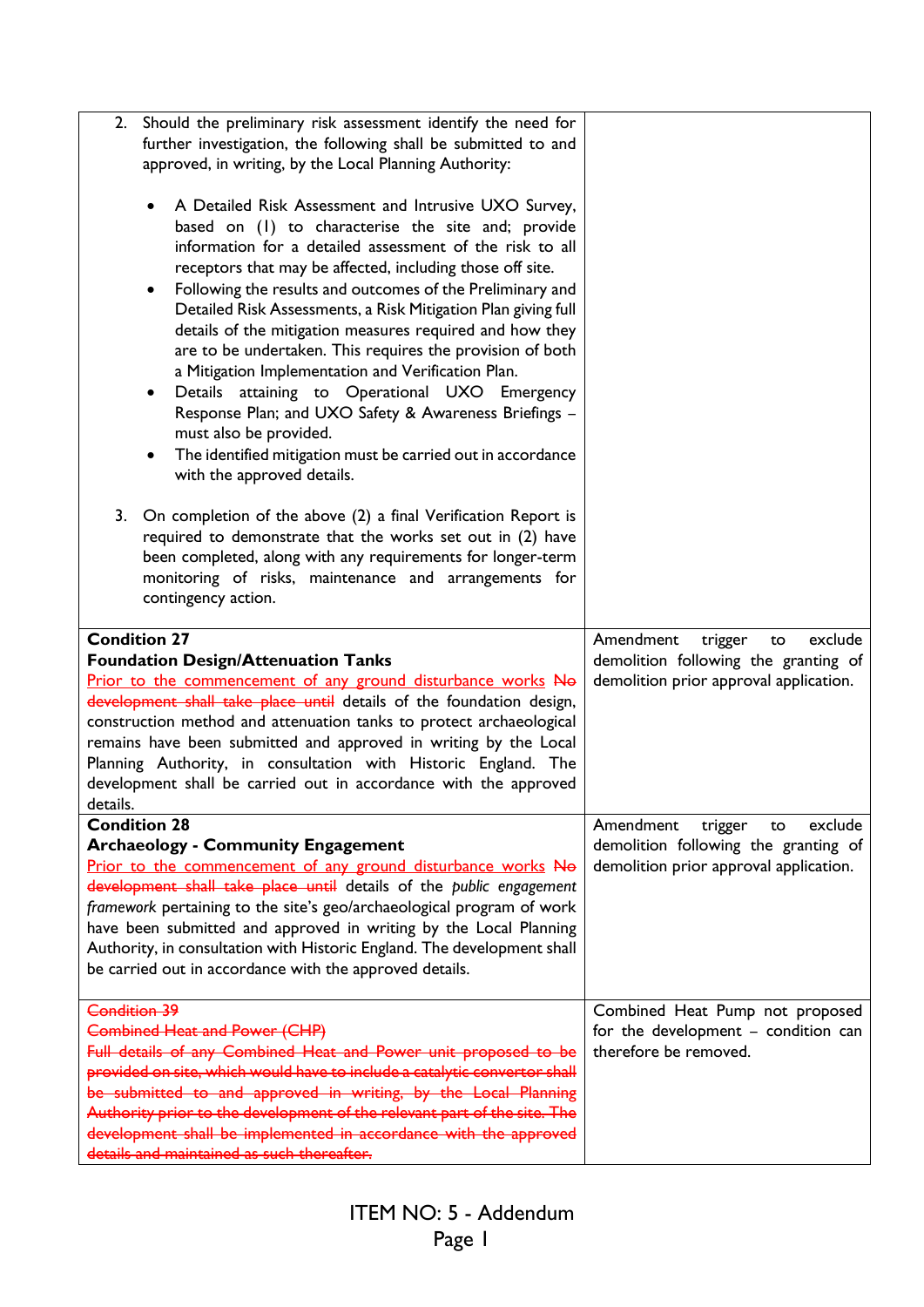| <b>Condition 42</b>                                                                                                                      | Domestic boilers are not proposed as    |
|------------------------------------------------------------------------------------------------------------------------------------------|-----------------------------------------|
| <b>Domestic Boilers</b>                                                                                                                  | part of the development - condition     |
| All new or replacement boilers used for water or space heating shall                                                                     | can therefore be removed.               |
| produce Oxides of Nitrogen (NO <sub>x</sub> ) emissions of no more than 40                                                               |                                         |
| mg/kWh. Prior to the commencement of the use, the applicant shall                                                                        |                                         |
| submit to and have approved in writing by, the Local Planning Authority                                                                  |                                         |
| details showing that the proposed unit(s) meet this emissions standard.                                                                  |                                         |
| <b>Condition 44</b>                                                                                                                      | Part $B - trigger point prior to the$   |
| <b>Secure by Design</b>                                                                                                                  | occupation of each block to allow for   |
| Prior to the commencement of above ground works (excluding<br>a)                                                                         | the<br>phase<br>occupation<br>of<br>the |
| demolition), a full and detailed application for the Secured by Design                                                                   | development.                            |
| award scheme shall be submitted to the Local Planning Authority                                                                          |                                         |
| and the Metropolitan Police SE Designing Out Crime Office, setting                                                                       |                                         |
| out how the principles and practices of the Secured by Design                                                                            |                                         |
| Scheme are to be incorporated into the approved scheme.                                                                                  |                                         |
|                                                                                                                                          |                                         |
| b) Prior to first occupation of any part each block of the development,                                                                  |                                         |
| evidence shall be submitted to the Local Planning Authority                                                                              |                                         |
| demonstrating that a Secured by Design certification has been                                                                            |                                         |
| awarded for that block, in accordance with the details approved                                                                          |                                         |
| under part (a).                                                                                                                          |                                         |
| <b>Condition 51</b>                                                                                                                      | Part C - amended to allow the phased    |
| <b>Sound Attenuation</b>                                                                                                                 | occupation of the development           |
| A) Prior to the commencement of the above ground works of the<br>development hereby approved, details of the sound attenuation to        |                                         |
|                                                                                                                                          |                                         |
| protect against externally generated (environmental) noise sources<br>including road traffic so as to achieve the internal ambient noise |                                         |
| levels detailed in Table 4 section 7.7.2 of BS8233:2014 shall be                                                                         |                                         |
| submitted to and approved in writing by, the Local Planning                                                                              |                                         |
| Authority. The measured or calculated noise levels shall be                                                                              |                                         |
| determined in accordance to the latest British Standard 8233:2014                                                                        |                                         |
| Guidance on sound insulation and noise reduction for buildings.                                                                          |                                         |
| Internal noise levels should be achieved with windows open for                                                                           |                                         |
| rapid ventilation purposes. Where this cannot be achieved                                                                                |                                         |
| alternative means of ventilation and cooling will be required. Where                                                                     |                                         |
| whole house ventilation is provided then acoustically treated inlets                                                                     |                                         |
| and outlets should ideally be located away from the façades most                                                                         |                                         |
| exposed to noise and any local sources of air pollution.                                                                                 |                                         |
| B) The approved works are to be completed prior to occupation of                                                                         |                                         |
| the development and retained for the lifetime of the development.                                                                        |                                         |
| C) Prior to first occupation of the development or each block, a Post                                                                    |                                         |
| Completion Report demonstrating compliance with the mitigation                                                                           |                                         |
| measures in A above shall be submitted to and approved by the                                                                            |                                         |
| Local Planning Authority.                                                                                                                |                                         |

Tel No.: 020 8921 6121<br>Email: 200 andrew.harris

Report Author: Andrew Harris (Planning Officer)<br>Tel No.: 020 8921 6121 [andrew.harris@royalgreenwich.gov.uk](mailto:andrew.harris@royalgreenwich.gov.uk)

> ITEM NO: 5 - Addendum Page 1